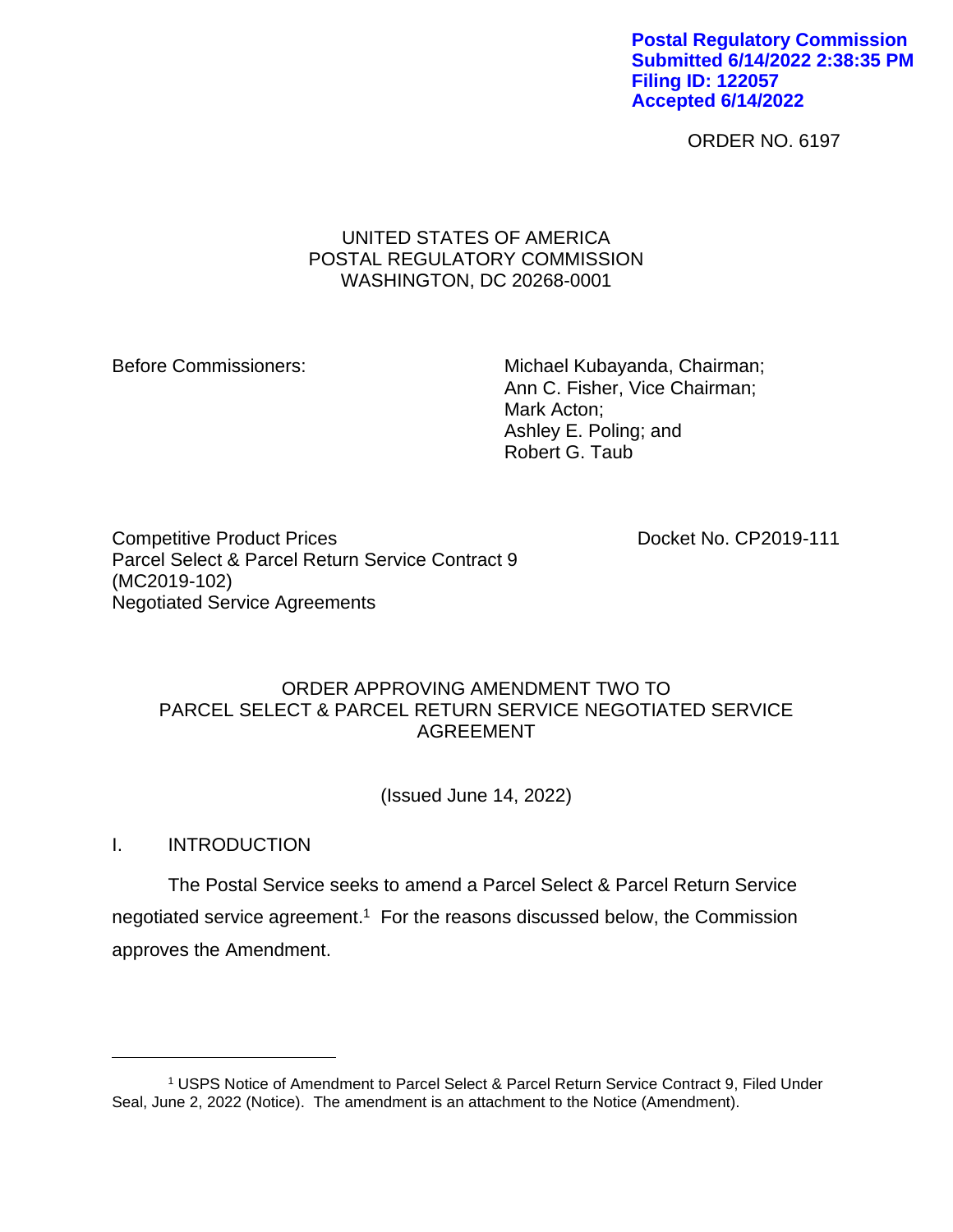### II. BACKGROUND

In Order No. 5033, the Commission approved the Parcel Select & Parcel Return Service Contract 9 negotiated service agreement (Existing Agreement).<sup>2</sup> On June 2, 2022, the Postal Service filed notice that it has agreed to the Amendment to the Existing Agreement. On June 3, 2022, the Commission issued a notice reopening this docket to consider the Amendment, appointing a Public Representative, and providing interested persons with an opportunity to comment.<sup>3</sup>

The Postal Service intends for the Amendment to become effective one business day after the date that the Commission completes its review of the Notice. Notice at 1. The Postal Service filed supporting financial documentation and a certified statement, as required by 39 C.F.R. § 3035.105. *Id.*

### III. COMMENTS

Comments were filed by the Public Representative.<sup>4</sup> No other person submitted comments. The Public Representative reviewed the Amendment, and the financial model filed under seal. PR Comments at 2. Based on that review, he concludes that the Existing Agreement, as amended, should continue to generate sufficient revenue to cover costs and satisfy 39 U.S.C. § 3633(a). *Id.* He notes that the Commission will have an opportunity to annually review the financial results for the contract for compliance with 39 U.S.C. § 3633(1). *Id.*

<sup>2</sup> *See* Docket Nos. MC2019-102 and CP2019-111, Order Adding Parcel Select & Parcel Return Service Contract 9 to the Competitive Product List, April 1, 2019 (Order No. 5033). The contract was later amended. *See* Order Approving Amendment One to Parcel Select & Parcel Return Service Negotiated Service Agreement, November 14, 2019 (Order No. 5306).

<sup>3</sup> Notice Initiating Docket(s) for Recent Postal Service Negotiated Service Agreement Filings, June 3, 2022.

<sup>4</sup> Public Representative Comments on Postal Service Notice of Amendment to Parcel Select and Parcel Return Service Contract 9, June 7, 2022 (PR Comments).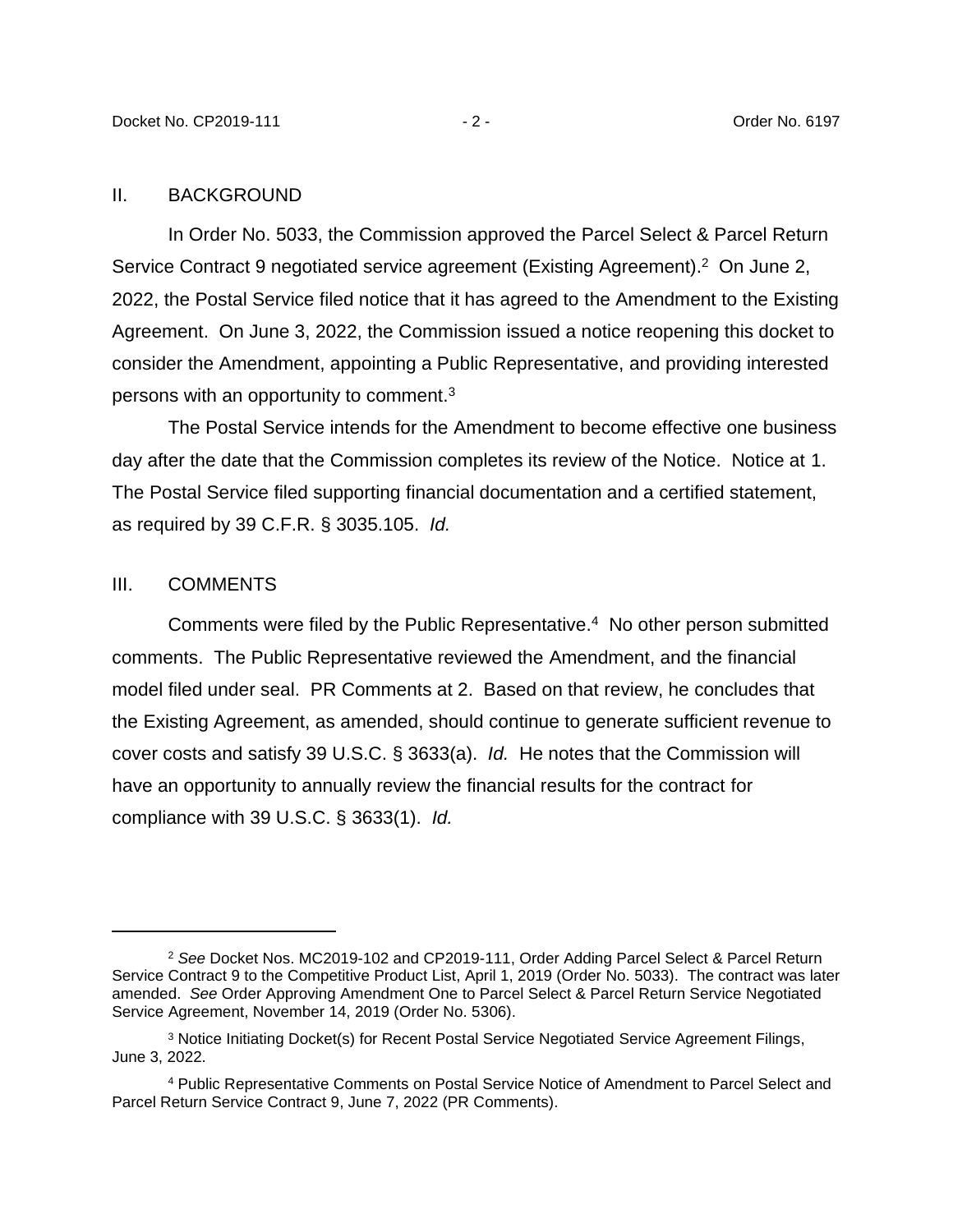### IV. COMMISSION ANALYSIS

The Commission has reviewed the Notice, the accompanying materials filed under seal, and the comments filed by the Public Representative.

*Cost considerations.* The Commission reviews competitive product prices to ensure that each product covers its attributable costs, does not cause market dominant products to subsidize competitive products, and contributes to the Postal Service's institutional costs. 39 U.S.C. § 3633(a); 39 C.F.R. §§ 3035.105 and 3035.107. As long as the revenue generated by the product exceeds its attributable costs, the product is unlikely to reduce the contribution of competitive products as a whole or to adversely affect the ability of competitive products as a whole to contribute an appropriate share of institutional costs. In other words, if a product covers its attributable costs, it is likely to comply with 39 U.S.C. § 3633(a).

The Amendment revises terms pertaining to additional fees, surcharges, and time-limited price changes, as well as revising terms pertaining to appeals. Notice, Attachment A at 1-4. The Amendment also revises the expiration date of the contract to December 31, 2022. *Id.* at 4.

Based on a review of the record, the Commission finds that the Existing Agreement, as amended, should cover its attributable costs. 39 U.S.C. § 3633(a)(2). For this reason, it finds that the Existing Agreement, as amended, should not result in competitive products as a whole being subsidized by market dominant products, in accordance with 39 U.S.C. § 3633(a)(1). Similarly, it finds the Existing Agreement, as amended, is unlikely to prevent competitive products as a whole from contributing an appropriate share of institutional costs, consistent with 39 U.S.C. § 3633(a)(3). *See also* 39 C.F.R. § 3035.107(c). Accordingly, a preliminary review of the Amendment indicates it is consistent with section 3633(a). The Commission will continue to review the cost coverage of the Existing Agreement, as amended, in its Annual Compliance Determination to ensure that rates cover costs.